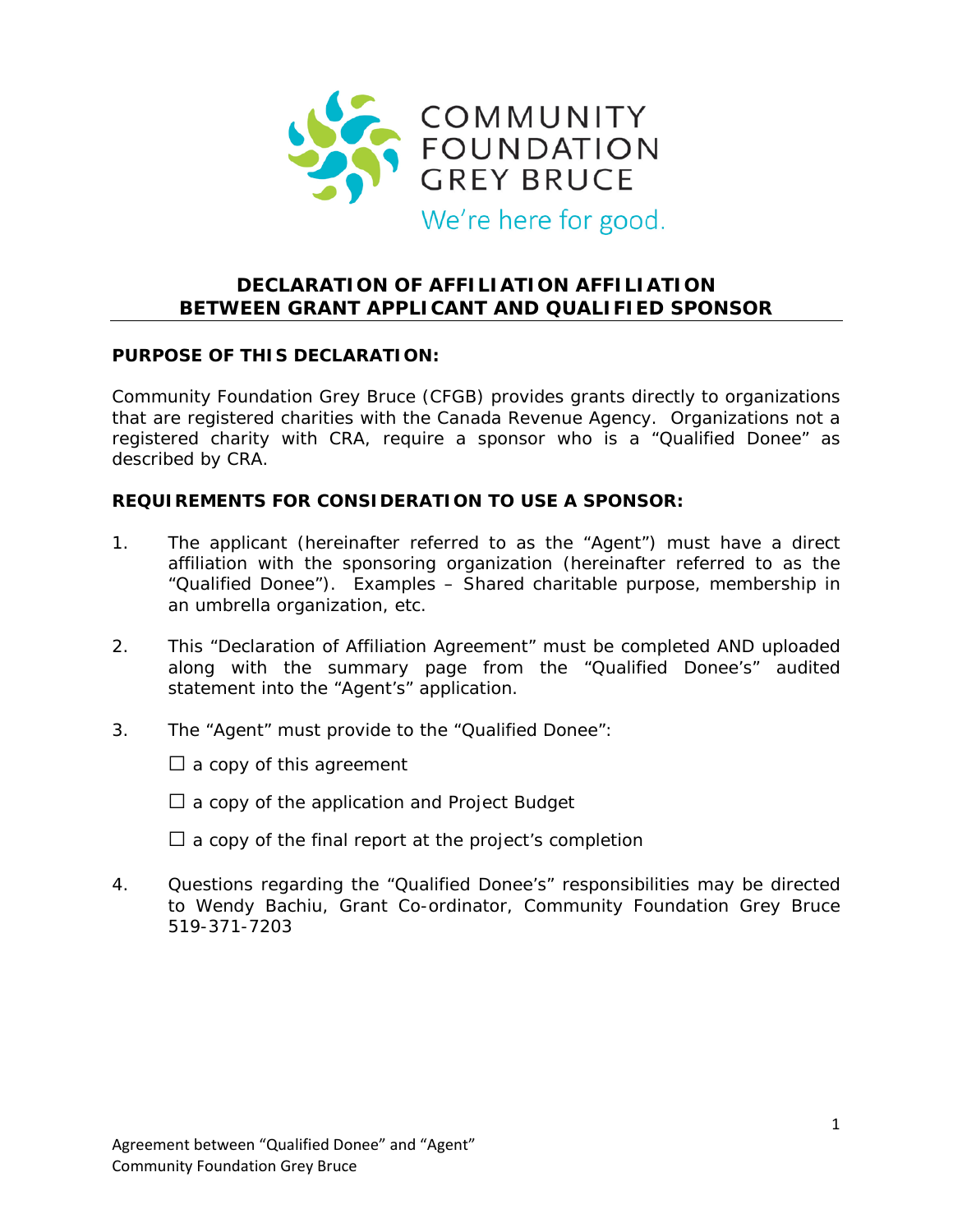## **GENERAL INFORMATION REGARDING THE QUALIFIED DONEE:**

1. Name of Sponsor ("Qualified Donee") \_\_\_\_\_\_\_\_\_\_\_\_\_\_\_\_\_\_\_\_\_\_\_\_\_\_\_\_\_\_\_\_\_\_\_\_\_\_\_\_\_\_\_\_\_\_\_\_\_\_\_\_\_\_\_\_\_\_\_\_\_ Contact Person: \_\_\_\_\_\_\_\_\_\_\_\_\_\_\_\_\_\_\_\_\_\_\_\_\_\_\_\_\_\_\_\_\_\_\_\_\_\_\_\_\_\_\_\_\_\_\_ 2. Address: City/Town: \_\_\_\_\_\_\_\_\_\_\_\_\_\_\_\_\_\_\_\_Province: \_\_\_\_Postal Code:\_\_\_\_\_\_\_\_\_\_ 3. Telephone: \_\_\_\_\_\_\_\_\_\_\_\_\_\_\_\_\_\_\_\_\_\_\_\_\_ Fax: \_\_\_\_\_\_\_\_\_\_\_\_\_\_\_\_\_\_\_\_\_ Email: \_\_\_\_\_\_\_\_\_\_\_\_\_\_\_\_\_\_\_\_Website: \_\_\_\_\_\_\_\_\_\_\_\_\_\_\_\_\_\_\_\_\_\_\_\_\_\_\_\_ 4. HST Number: \_\_\_\_\_\_\_\_\_\_\_\_\_\_\_\_\_\_\_\_\_\_\_\_\_\_\_\_\_\_\_\_\_\_\_ 5. Nature of the affiliation or relationship with the "Agent" undertaking the project: \_\_\_\_\_\_\_\_\_\_\_\_\_\_\_\_\_\_\_\_\_\_\_\_\_\_\_\_\_\_\_\_\_\_\_\_\_\_\_\_\_\_\_\_\_\_\_\_\_\_\_\_\_\_\_\_\_\_\_\_ \_\_\_\_\_\_\_\_\_\_\_\_\_\_\_\_\_\_\_\_\_\_\_\_\_\_\_\_\_\_\_\_\_\_\_\_\_\_\_\_\_\_\_\_\_\_\_\_\_\_\_\_\_\_\_\_\_\_\_\_ 6. Mandate (Mission/Vision) of the "Qualified Donee" organization: \_\_\_\_\_\_\_\_\_\_\_\_\_\_\_\_\_\_\_\_\_\_\_\_\_\_\_\_\_\_\_\_\_\_\_\_\_\_\_\_\_\_\_\_\_\_\_\_\_\_\_\_\_\_\_\_\_\_\_\_ \_\_\_\_\_\_\_\_\_\_\_\_\_\_\_\_\_\_\_\_\_\_\_\_\_\_\_\_\_\_\_\_\_\_\_\_\_\_\_\_\_\_\_\_\_\_\_\_\_\_\_\_\_\_\_\_\_\_\_\_ \_\_\_\_\_\_\_\_\_\_\_\_\_\_\_\_\_\_\_\_\_\_\_\_\_\_\_\_\_\_\_\_\_\_\_\_\_\_\_\_\_\_\_\_\_\_\_\_\_\_\_\_\_\_\_\_\_\_\_\_ 7. Please list names of Board or governing committee or attach a separate list: \_\_\_\_\_\_\_\_\_\_\_\_\_\_\_\_\_\_\_\_\_\_\_\_\_\_\_\_\_\_ \_\_\_\_\_\_\_\_\_\_\_\_\_\_\_\_\_\_\_\_\_\_\_\_\_\_ \_\_\_\_\_\_\_\_\_\_\_\_\_\_\_\_\_\_\_\_\_\_\_\_\_\_\_\_\_\_ \_\_\_\_\_\_\_\_\_\_\_\_\_\_\_\_\_\_\_\_\_\_\_\_\_\_ \_\_\_\_\_\_\_\_\_\_\_\_\_\_\_\_\_\_\_\_\_\_\_\_\_\_\_\_\_\_ \_\_\_\_\_\_\_\_\_\_\_\_\_\_\_\_\_\_\_\_\_\_\_\_\_\_ \_\_\_\_\_\_\_\_\_\_\_\_\_\_\_\_\_\_\_\_\_\_\_\_\_\_\_\_\_\_ \_\_\_\_\_\_\_\_\_\_\_\_\_\_\_\_\_\_\_\_\_\_\_\_\_\_ \_\_\_\_\_\_\_\_\_\_\_\_\_\_\_\_\_\_\_\_\_\_\_\_\_\_\_\_\_\_ \_\_\_\_\_\_\_\_\_\_\_\_\_\_\_\_\_\_\_\_\_\_\_\_\_\_ 8. "Qualified Donee" financial statement for the last complete fiscal year (**summary or balance page from audited statements ONLY**).

□ Attached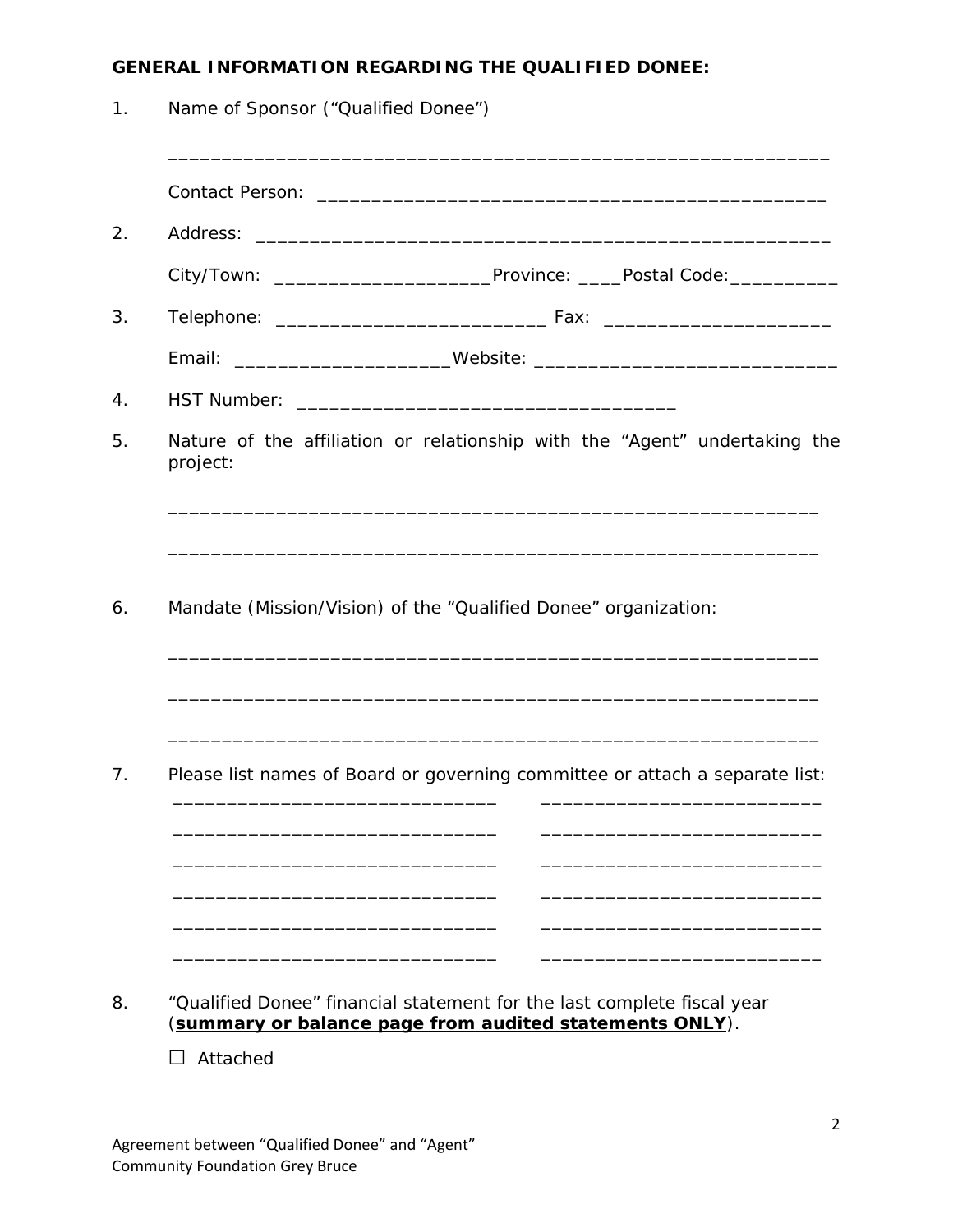## **GENERAL INFORMATION RE THE APPLICANT ORGANIZATION (AGENT):**

1. Name of Applicant (Agent) organization

Contact Person: \_\_\_\_\_\_\_\_\_\_\_\_\_\_\_\_\_\_\_\_\_\_\_\_\_\_\_\_\_\_\_\_\_\_\_\_\_\_\_\_\_\_\_\_\_

\_\_\_\_\_\_\_\_\_\_\_\_\_\_\_\_\_\_\_\_\_\_\_\_\_\_\_\_\_\_\_\_\_\_\_\_\_\_\_\_\_\_\_\_\_\_\_\_\_\_\_\_\_\_\_\_\_\_\_

- 3. Telephone: \_\_\_\_\_\_\_\_\_\_\_\_\_\_\_\_\_\_\_\_\_\_\_\_\_ Email: \_\_\_\_\_\_\_\_\_\_\_\_\_\_\_\_\_\_\_\_\_\_\_\_\_\_\_\_\_\_\_\_\_
- 4. Description of the project that the Applicant Organization (Agent) is asking the "Qualified Donee" to sponsor: